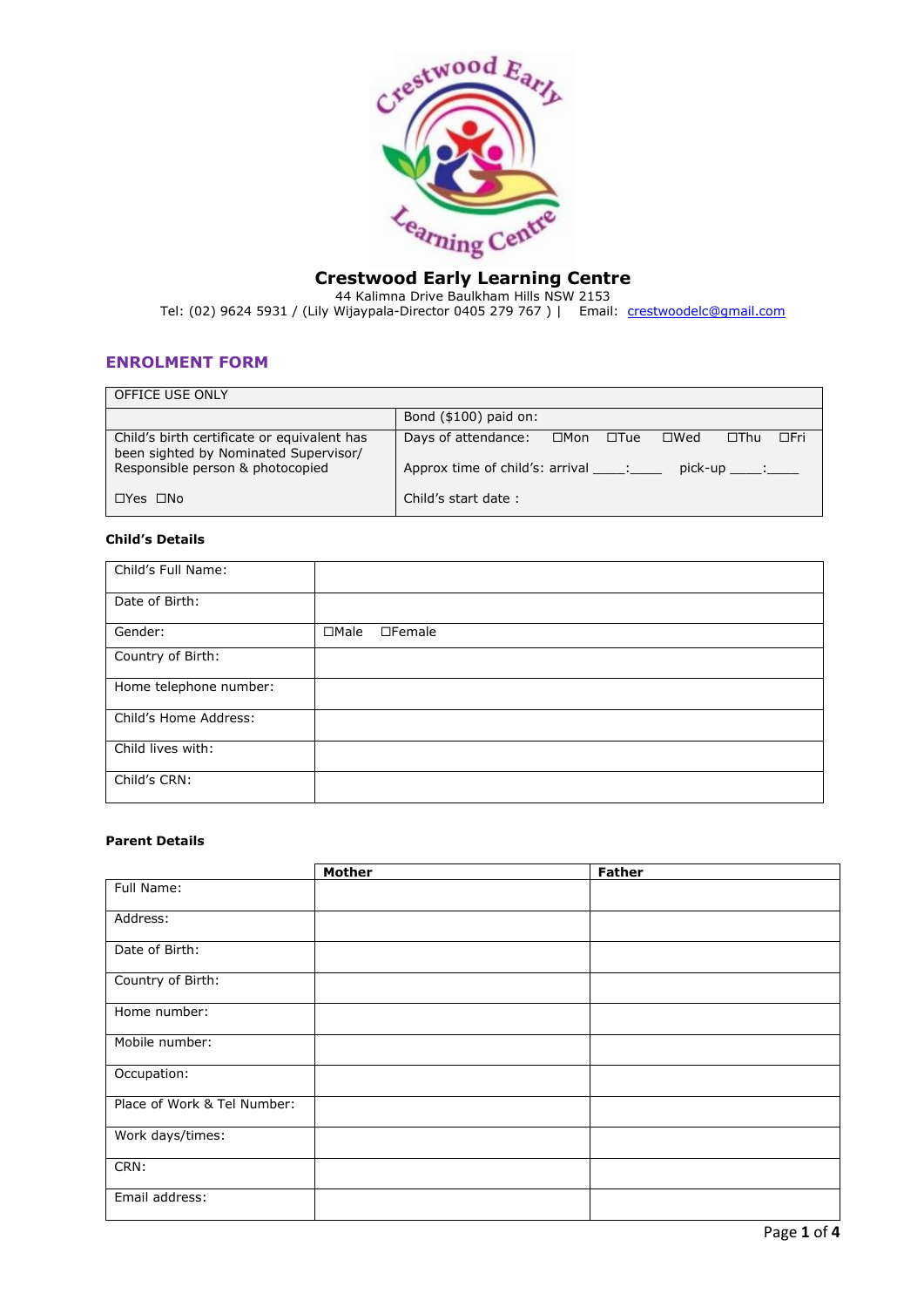# **Family Information**

| Does the child have any siblings? If so, please provide their names &<br>ages                              |                            |
|------------------------------------------------------------------------------------------------------------|----------------------------|
| Language Spoken at home                                                                                    |                            |
| Ethnicity/Religion                                                                                         |                            |
| Does your family identify as Aboriginal or Torres Strait Islander?                                         | $\Box$ Yes<br>$\square$ No |
| If vegetarian /or any special dietary requirement/ or any <b>allergy for</b><br><b>food</b> please specify |                            |
| Any allergy for egg products:                                                                              | $\Box$ Yes<br>$\square$ No |
| Please outline any cultural/religious considerations or practices you<br>would like followed               |                            |
| Please list any disabilities your child has                                                                |                            |
| Please list anything else that we should know about your child (e.g.<br>sleeping patterns, any fears etc): |                            |

### **Court Order**

| Are there any court orders, parenting orders or parenting<br>plans relating to the powers, duties and responsibilities or<br>authorities of any person in relation to the child? | $\Box$ Yes | $\square$ No | If Yes please provide all relevant<br>documentation and paper work.<br><b>Please note:</b> without this |
|----------------------------------------------------------------------------------------------------------------------------------------------------------------------------------|------------|--------------|---------------------------------------------------------------------------------------------------------|
| Or are there any other court orders relating to the child's<br>residence or the child's contact with a parent or other<br>person?                                                | $\Box$ Yes | $\square$ No | documentation we cannot legally<br>enforce the Orders.                                                  |

## **Immunisation Details**

| Child's immunisation status                  | $\Box$ Immunised $\Box$ I have chosen not to immunise my child                            |  |
|----------------------------------------------|-------------------------------------------------------------------------------------------|--|
|                                              | Please note that approved documentation must be provided before your child can<br>attend. |  |
| Is your child's<br>immunisations up to date? | $\Box Y$ es $\Box$ No                                                                     |  |
|                                              | Please provide a copy of your child's immunisation history provided by Medicare.          |  |

# **Health & Safety**

I give consent to:

| Having SPF30+ sunscreen applied to my child prior to sun exposure (if not, please provide<br>release of any Liability relating to this service) | $\Box$ Yes | $\square$ No |
|-------------------------------------------------------------------------------------------------------------------------------------------------|------------|--------------|
| Have staff apply Nappy Cream (supplied by parent)                                                                                               | $\Box$ Yes | $\square$ No |

## **Photography and Video**

We authorise the following:

| For photo& video footage of my child to be used in learning stories & to be shared with other                                                                                                                 | $\Box$ Yes | $\square$ No |
|---------------------------------------------------------------------------------------------------------------------------------------------------------------------------------------------------------------|------------|--------------|
| families that attend the Centre.                                                                                                                                                                              |            |              |
| For photos and video footage of my child to be used for student training purposes (photos and<br>video footage may leave the Service for students to present to lecturer and class for viewing<br>and making) | $\Box$ Yes | $\square$ No |
| For photos and video footage of my child to be used on Service website, social media and                                                                                                                      | $\Box$ Yes | $\square$ No |
| internet advertisement and used in organisation's resources.                                                                                                                                                  |            |              |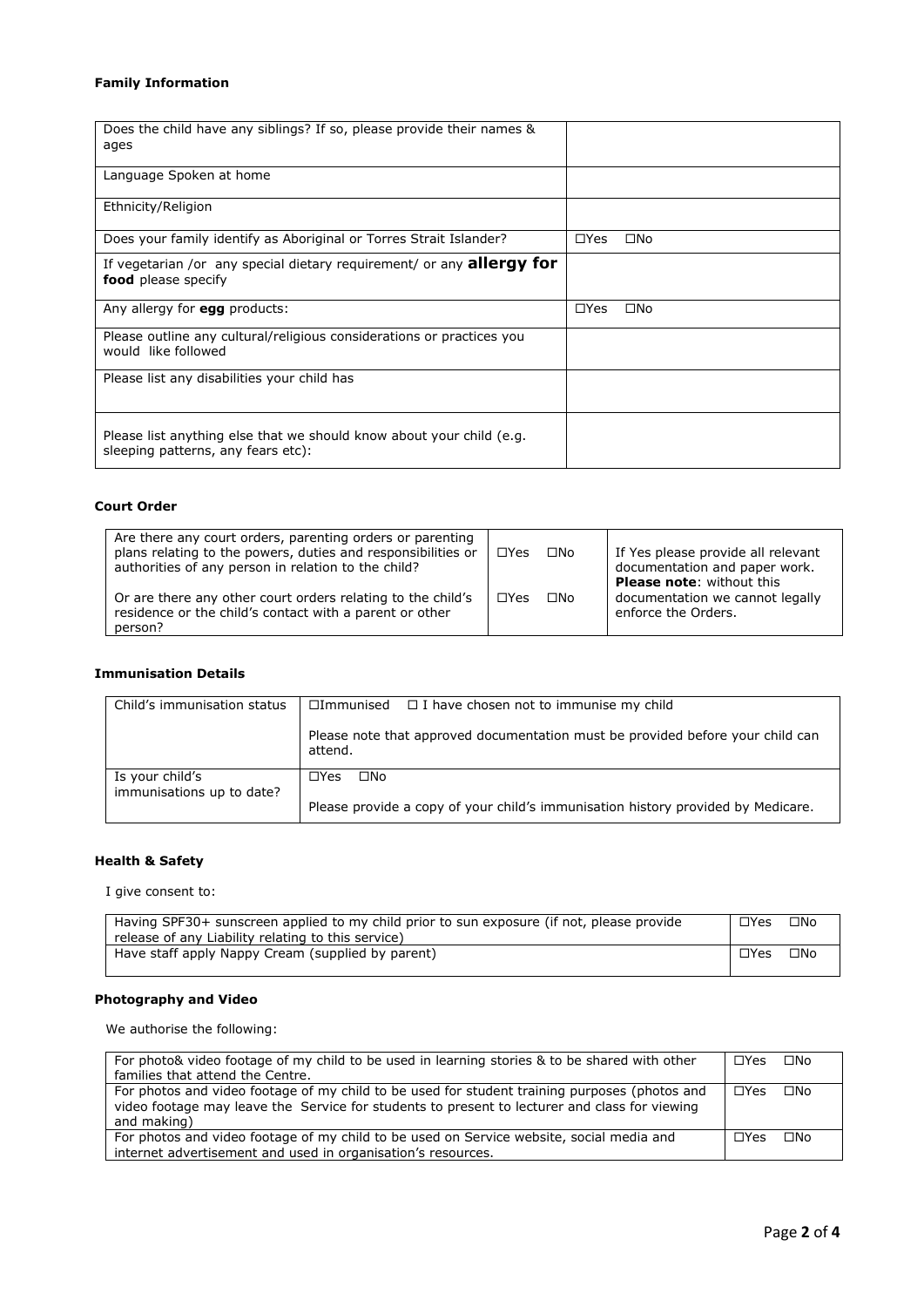#### **Medical Information**

| Medicare Number                                                                                                                | Medicare Expiry date                                                                                                                                                                                                                                                                                                                                                                                                                                                                                                                                                                            |  |
|--------------------------------------------------------------------------------------------------------------------------------|-------------------------------------------------------------------------------------------------------------------------------------------------------------------------------------------------------------------------------------------------------------------------------------------------------------------------------------------------------------------------------------------------------------------------------------------------------------------------------------------------------------------------------------------------------------------------------------------------|--|
| Does your child have any<br>dietary restrictions?                                                                              | □Yes □No<br>If yes please provide detail below and attach if any relevant details.                                                                                                                                                                                                                                                                                                                                                                                                                                                                                                              |  |
| Does your child have any specific health<br>care needs or conditions including<br>allergies or anaphylaxis?<br>(please circle) | If yes, please provide medical management plan which the child's medical<br>practitioner has prepared.<br>*The plan should include:<br>*A photo of the child. If relevant state what triggers the<br>*Medical condition allergy or anaphylaxis.<br>*First aid needed                                                                                                                                                                                                                                                                                                                            |  |
| $\Box$ Yes $\Box$ No                                                                                                           | *Contact details of the doctor who signed the plan.<br>*When the plan should be reviewed.                                                                                                                                                                                                                                                                                                                                                                                                                                                                                                       |  |
| notify the child's parents and/or emergency services as soon as possible.                                                      | We were advised that if the child is diagnosed with <b>asthma</b> Or <b>anaphylaxis</b> and an emergency occurs, or it is<br>necessary to seek any medical treatment from registered medical practitioner, hospital or ambulance service, the<br>Nominated Supervisor or other educators may administer emergency first aid without making contact. Educators will                                                                                                                                                                                                                              |  |
|                                                                                                                                | Medication will only be administered if it is in the original container with the original label with child's name and<br>instructions that can be clearly read and before the expiry or use by date. Additionally, if the medication has been<br>prescribed by a medical practitioner, the parent must provide any verbal or written instructions provided by the<br>medical practitioner. Any medication including non-prescription medication such as nappy cream /paracetamol, must<br>be authorised by parents or authorised nominee on our "Administration of Authorised Medication" form. |  |

We authorise the Nominated Supervisor or other educator at the Service to seek dental treatment from a registered dental practitioner or service in the event of an emergency.

Parent 1: Signature \_\_\_\_\_\_\_\_\_\_\_\_\_\_\_\_\_\_\_\_\_ Parent 2: Signature \_\_\_\_\_\_\_\_\_\_\_\_\_\_\_\_\_\_\_\_\_

**For After School Care Only:** We authorise any educator from CELC to pick up my child from Crestwood P.S/ Mathew Pierce P.S for after School care session. Parent 1 Signature…………………………………………………………..Parent 2 Signature…………………………………………………..

#### **Child's Registered Medical/Dental Practitioner or Service Details**

|                   | <b>Medical Practitioner or Service</b> | <b>Dental Practitioner or service</b> |
|-------------------|----------------------------------------|---------------------------------------|
| Service Name      |                                        |                                       |
| Doctor's Name     |                                        |                                       |
| Address           |                                        |                                       |
|                   |                                        |                                       |
| Telephone numbers |                                        |                                       |

## **Health Cover**

| Does your child have Private<br>Health Cover? | $\Box$ Yes<br>$\square$ No                                                                                                                         |                    |
|-----------------------------------------------|----------------------------------------------------------------------------------------------------------------------------------------------------|--------------------|
| Private Health Fund Name                      |                                                                                                                                                    | Membership No      |
| Telephone numbers                             |                                                                                                                                                    |                    |
| Ambulance cover                               | Please note during an emergency, costs of seeking any medical treatment<br>including ambulance services, will be the responsibility of the parent. |                    |
|                                               | Parent 1 Signature                                                                                                                                 | Parent 2 Signature |